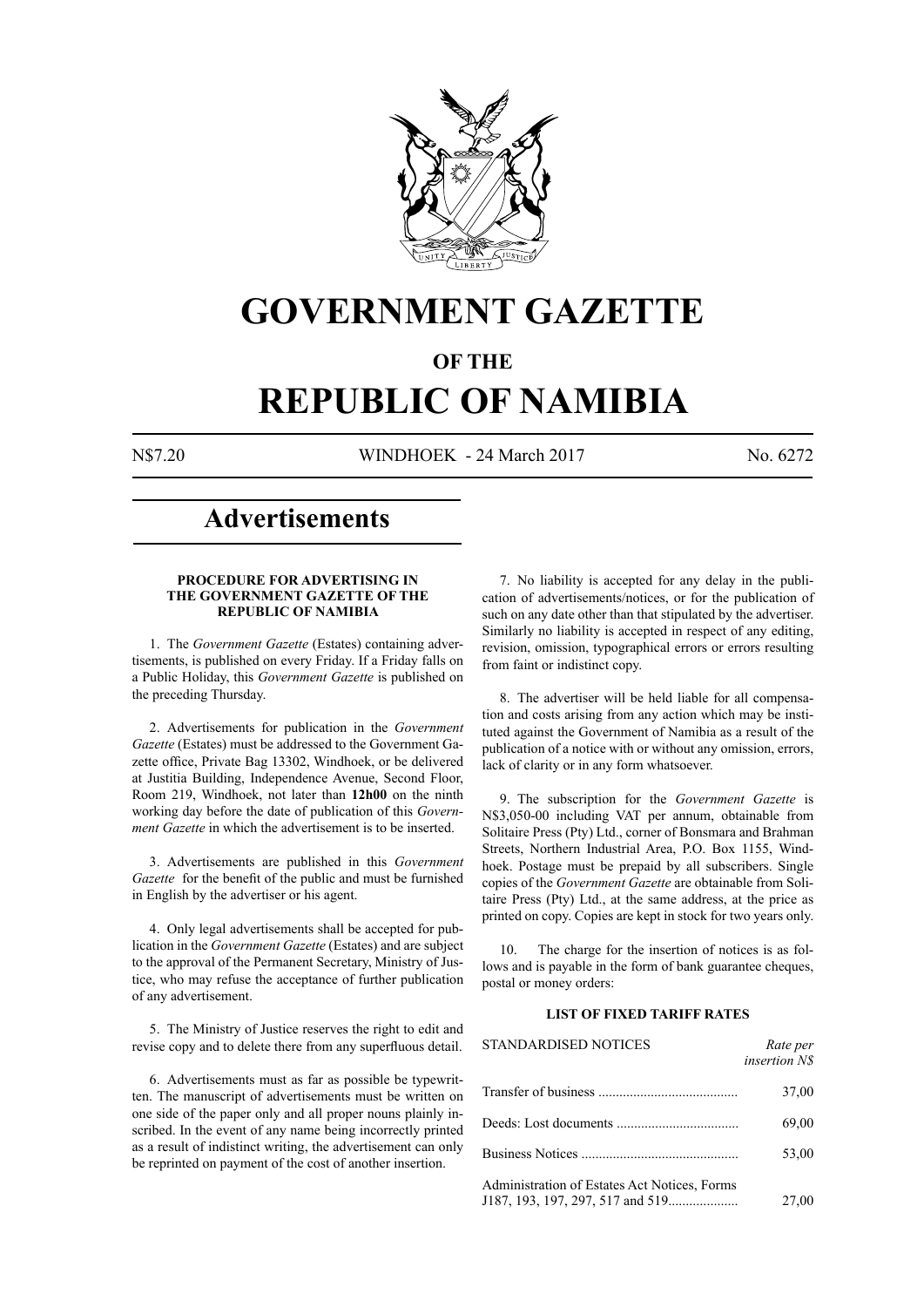| Insolvency Act and Companies Act Notices:                                                                                                                                                               | 48,00  |
|---------------------------------------------------------------------------------------------------------------------------------------------------------------------------------------------------------|--------|
| N.B. Forms 2 and 6 additional statements according<br>to word count table, added to the basic tariff.                                                                                                   | 333,00 |
|                                                                                                                                                                                                         |        |
| Naturalisation notices (including a reprint for the                                                                                                                                                     | 27,00  |
| Unclaimed moneys - only in the Government<br>Gazette, closing date 15 January (per entry of                                                                                                             |        |
|                                                                                                                                                                                                         | 13,00  |
|                                                                                                                                                                                                         | 53,00  |
|                                                                                                                                                                                                         | 27,00  |
| NON-STANDARDISED NOTICES                                                                                                                                                                                |        |
| Company notices:                                                                                                                                                                                        |        |
| Short notices: Meetings, resolutions, offers of<br>compromise, conversions of companies, voluntary<br>windings-up, etc.: closing of members' registers<br>for transfer and/or declarations of dividends | 120,00 |
|                                                                                                                                                                                                         |        |
| Declaration of dividends with profit statements,                                                                                                                                                        | 267,00 |
| Long notices: Transfers, changes in respect of<br>shares or capital, redemptions, resolutions,                                                                                                          |        |
|                                                                                                                                                                                                         | 373,00 |
|                                                                                                                                                                                                         | 120,50 |

### **FORM J 187**

#### **LIQUIDATION AND DISTRIBUTION ACCOUNTS IN DECEASED ESTATES LYING FOR INSPECTION**

In terms of section 35(5) of Act 66 of 1965, notice is hereby given that copies of the liquidation and distribution accounts (first and final, unless otherwise stated) in the estates specified below will be open for the inspection of all persons interested therein for a period of 21 days (or shorter or longer if specially stated) from the date specified or from the date of publication hereof, whichever may be the later, and at the offices of the Master and Magistrate as stated.

Should no objection thereto be lodged with the Master concerned during the specified period, the executor will proceed to make payments in accordance with the accounts.

243/2016 ANGULA Thomas David, 430416- 1100337, Erf No. 7336, Katutura. Ida Angula, 55070800116. Windhoek. Windhoek. Shikongo Law Chambers, No. 4 Banting Road, Windhoek-West, Windhoek.

1876/2015 SHILUNGA Tresia, 53072100519, Erf No. 346o, Mondesa, Swakopmnd. Swakopmund. Windhoek. Shikongo Law Chambers, No. 4 Banting Road, Windhoek-West, Windhoek.

1885/2016 WISSER Gerhard, 23 February 1932, 680905074, Villingen-Schwenningen, Germany, 27 August 2015. Chris Brand Attorneys, 4 Chateau Street, P.O. Box 11292, Windhoek, Repubic of Namibia.

1059/2016 JAPHET Festus Taapopi, 75091300430, Erf No. 281, Tuba Street, Grysblok, Windhoek. Irona Josef, Liquidators' and other appointees' notices …..… 80,00 Gambling house licences/Liquor licences ........... 120,00 SALES IN EXECUTION AND OTHER PUBLIC SALES: Sales in execution ………………………......…. 207,00 Public auctions, sales and tenders: Up to 75 words …………………….…….......… 69,00 76 to 250 words ……………………….….......... 171,00 251 to 350 words …………………….……........ 253,00 ORDERS OF THE COURT

| Provisional and final liquidations or                  |        |
|--------------------------------------------------------|--------|
|                                                        | 157,00 |
| Reduction of change in capital mergers, offers         |        |
|                                                        | 373,00 |
| Judicial managements, <i>curator bonis</i> and similar |        |
|                                                        | 373,00 |
|                                                        | 48,00  |
| Supersession and discharge of petitions (J.158)        | 40,00  |

Provisional and final liquidations or

11. The charge for the insertion of advertisements other than the notices mentioned in paragraph 10 is at the rate of N\$13,00 per cm double column. (Fractions of a cm must be calculated as a cm).

12. No advertisements shall be inserted unless the charge is prepaid. Cheques, drafts, postal or money orders must be made payable to the Ministry of Justice, Private Bag 13302, Windhoek.

850111120297. Windhoek. Afflux Investments, P.O. Box 1130, Windhoek.

1223/2016 VRIES Magrietha, 43020100038, Erf 17, Tseiblaagte, Keetmanshoop. Keetmanshoop. Windhoek. Afflux Investments, P.O. Box 1130, Windhoek.

320/2016 POTGIETER Johannes Hendrik, 11 April 1929, 29041100210, Huis Sonder Sorge, Okahandja. Estelle Potgieter, 31092400052. Okahandja. Windhoek. Ellis Attorneys, Unit 1, Bismarck Ecke, cnr Bismarck Street & Anton Lubowski Avenue, Swakopmund.

2213/2015 BARTH Ursula Annegret, 54120900142, Farm Okanyesu No. 201. Gobabis. Windhoek. Old Mutual Trust, P.O. Box 165, Windhoek.

1927/2015 BOIKO Sergiy, Windhoek, 17 July 1930, 30071700366, Windhoek, 4 December 2016. F.M. Oehl Trust cc, P.O. Box 90290, Windhoek, Namibia.

163/2015 TJIPE Menesia, 29122100016, Erf No. 2141, Shensndoah, Wanaheda. Windhoek. Windhoek. Dr. Weder, Kauta & Hoveka Inc., 3rd Floor, WKH House, Jan Jonker Road, Ausspannplatz, P.O. Box 864, Windhoek, Namibia.

879/2016 LOUW Leon Ernest, 6407295009089, corner of Loveday & Roets Streets, Herdelberg 20, Gauteng. Windhoek. Windhoek. Dr. Weder, Kauta & Hoveka Inc., 3rd Floor, WKH House, Jan Jonker Road, Ausspannplatz, P.O. Box 864, Windhoek, Namibia.

933/2016 SCHAEFFLER Gottfried Ludwig, 40091900166, Erf 928, 8 Schuster Street, Windhoek, 7 June 2016. Rottraut Dieta Schaeffler, 43122600099. Windhoek.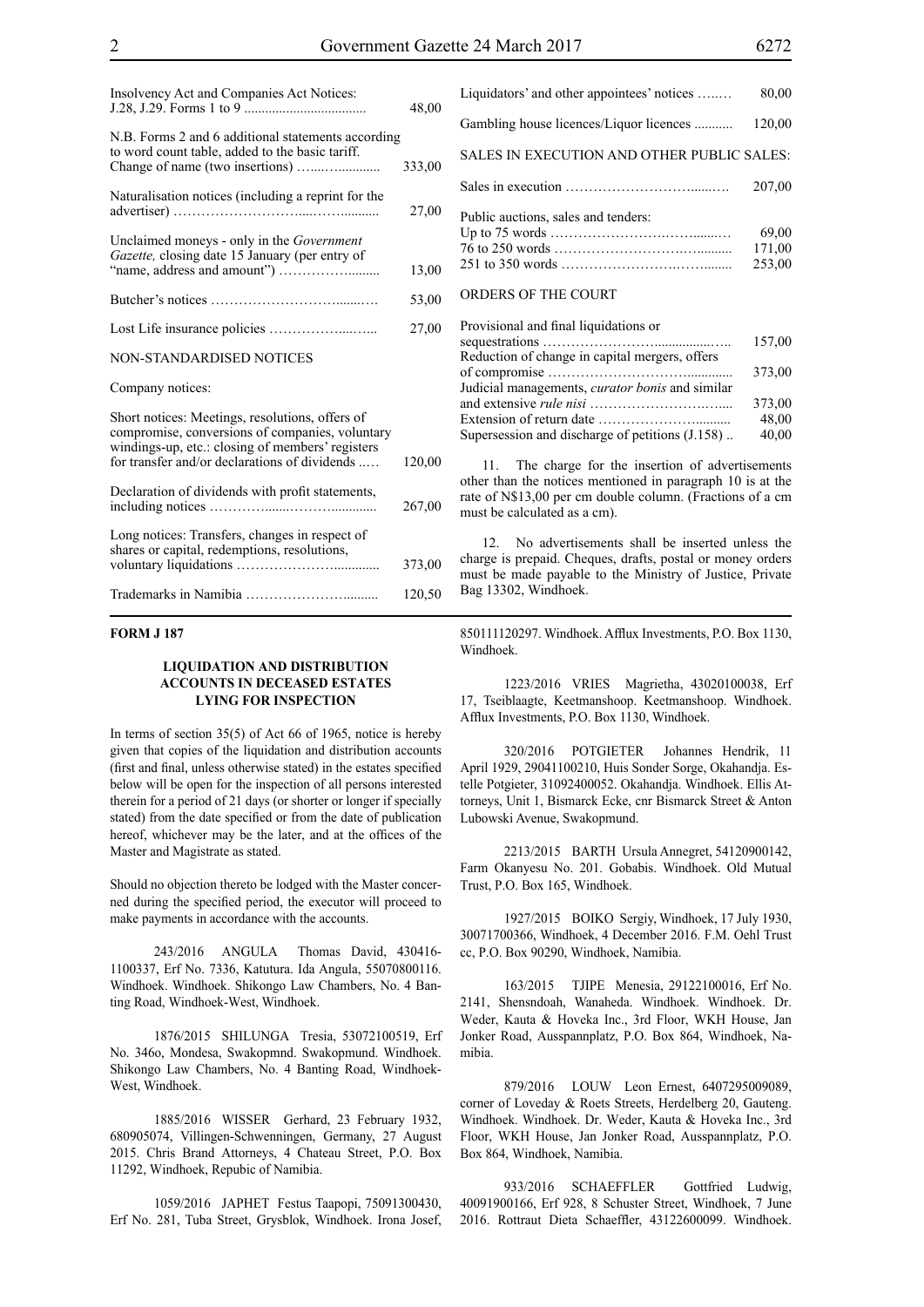#### **FORM J 193**

## **NOTICE TO CREDITORS IN DECEASED ESTATES**

All persons having claims against the estates mentioned below are hereby called upon to lodge their claims with the executors concerned, within 30 days (or otherwise as indicated) calculated from the date of publication hereof. The information is given in the following order: Estate number, surname and Christian names, date of birth, identity number, last address, date of death; surviving spouse's names, surname, date of birth and identity number; name and address of executor or authorised agent, period allowed for lodgement of claims if other than 30 days.

138/2017 NAMBAHU Thomas, 60061601624, Erf 1649, Don Street, Wanaheda, Katutura, Windhoek, 4 November 2016. Shikale & Associates, Office B003, Shapumba Towers, Guthenberg Street, Ausspannplatz, Windhoek.

363/2012 DANIEL Rubeni, 5 May 1958, 5805051100600, Oshana Region, 16 January 2012. Maria Daniel, 62072800617. Shilunga Estates Consultants, No. 25 Sekretar Street, Hochland Rand, P.O. Box 8081, Bachbrecht, Windhoek.

1508/2016 SHIMPIRE Makena, Windhoek, 15 August 1970, Shighuru Village, District Rundu, 11 August 2013. Mukonda & Co Inc., 14 Gen. Murtala Mohammed Avenue, Eros, Windhoek or Shop 3, Rundu Plaza, Eugene Kakukuru Street, Rundu.

302/2017 TITUS Jan Johannes, Windhoek, 29 September 1949, 49092900265, Rehoboth, 5 February 2017. Rachel Titus. Standard Executors & Trustees, P.O. Box 2164, Windhoek, Namibia.

75/2017 SHIVUTE Silvanus Ugwanga, Windhoek, 10 February 1957, 57021001096, Outapi, 2 October 2016. Sibeya & Partners Legal Practitioners M2 Floor, Channel Life Building, Post Street Mall, P.O. Box 31881, Pioneerspark, Windhoek.

300/2017 MOLDZIO Erhard Rudolf Johannes, Windhoek, 21 June 1928, 2806210100101, Schanzen Oord, Schanzen Road, Windhoek, 18 December 2016. Pointbreak Trust and Estates (Pty) Ltd, P.O. Box 156, Windhoek.

305/2017 GILLE Matheus, Windhoek, 10 August 1929, 29081000128, Rehoboth, 6 September 2013. Celia Gille, 13 September 1940, 40091300396. F.M. Oehl Trust cc, P.O. Box 90290, Windhoek, Namibia.

327/2017 HANSEN Rudolf, Windhoek, 16 May 1947, 47051600281, Farm Blumtal No. 241, //Karas District, 12 February 2017. Magretha Wilhelmina Hansen, 20 February 1948, 48022010022. F.M. Oehl Trust cc, P.O. Box 90290, Windhoek, Namibia.

304.2017 JOAO Emilia Ndeshihafela, Windhoek, 13 September 1972, 72091300217, Botswana, 2 August 2016. F.M. Oehl Trust cc, P.O. Box 90290, Windhoek, Namibia.

274/2017 JOOSTE Dhilde Michlle, Windhoek, 17 January 1975, 7501170000056, Windhoek, 3 February 2017. Harold Lessly Vernaud Jooste, 6 August 1968, 68080600260. FNB Trust Services Namibia (Pty) Ltd, P.O. Box 448, Windhoek, Namibia.

335/2017 VAN DER WESTHUIZEN Catharina Jacoba, Windhoek, 16 November 1934, 3411160008088, South Africa, 4 November 2016. FNB Trust Services Namibia (Pty) Ltd, P.O. Box 448, Windhoek, Namibia.

137/2017 HENNES Cornelia Cecilia, Windhoek, 22 June 1939, 39062200141, Windhoek, 6 November 2016. FNB Trust Services Namibia (Pty) Ltd, P.O. Box 448, Windhoek, Namibia.

1789/2015 VON WREDE Peter, Windhoek, 14 October 1942, 4210140100159, Karl Albrecht Old Age Home, Hidipo Hamutenya Street, Grootfontein, Namibia, 28 November 2013. F.A. Pretorius & Co., P.O. Box 31, Tsumeb.

133/2017 ALBRECHT Wolfgang Lebrecht, Windhoek, 24 March 1932, 32032400065, Flat No. 1, Antonius Residence, Swakopmund, Namibia, 30 December 2016. Kinghorn Associates, P.O. Box 1455, Swakopmund.

330/2017 VAN AARDE Johannes George, Windhoek, 15 April 1944, 44041500214, No. 7 Van Eck Street, Otjiwarongo, Namibia, 18 November 2016. Old Mutual Trust, P.O. Box 165, Windhoek.

308/2017 ADAMS Henry Arthur Otto, Windhoek, 5 July 1940, 40070500460, Erf 953, Dorado Park, Windhoek, Namibia, 11 January 2017. Rene Adriana Adams, 62030800759. Old Mutual Trust, P.O. Box 165, Windhoek.

2120/2016 HEYDT Christian Karl, Windhoek, 24 January 1951, 51012400190, Windhoek, 25 November 2016. Standard Executors & Trustees, P.O. Box 2164, Windhoek, Namibia.

 $\frac{1}{2}$ 

#### **FORM J29**

### **FIRST MEETING OF CREDITORS, CONTRIBUTORIES MEMBERS OF DEBENTURE HOLDERS OF SEQUESTRATED ESTATES, COMPANIES BEING WOUND UP OR PLACED UNDER JUDICIAL MANAGEMENT**

The estates and companies mentioned below having been placed under sequestration, being wound up or having been placed under provisional judicial management by order of the High Court of Namibia, the Master of the High Court hereby gives notice pursuant to section 17(4) and 40(1) of the Insolvency Act, 1973, and sections 361(1), 370(1) and 435 of the Companies Act, 2004, that a first meeting of creditors, contributories, members or debenture holders of the said estates or companies will be held on the dates and at the times and places mentioned below, for proof of claims against the estates or companies, the election of trustees, liquidators or judicial managers or provisional judicial managers or for the purposes referred to in section 370 or 437 of Act No. 28 of 2004, as the case may be.

Meetings in a district in which there is a Master's office, will be held before the Master, elsewhere they will be held before the Magistrate: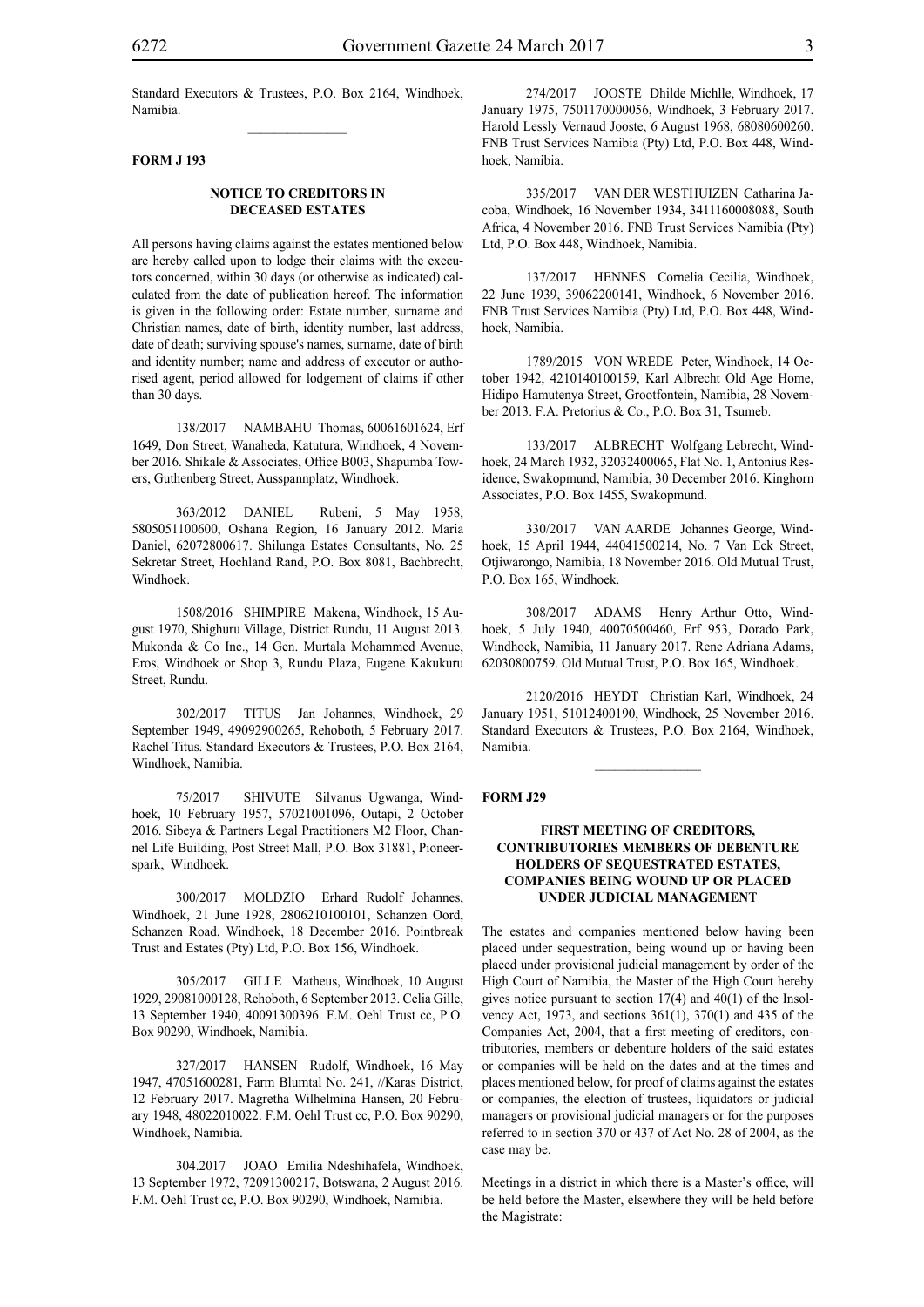W35/16 **Marthinus David O'Callaghan.** Date upon which order was made: 1 April 2016. Date, time and place of meeting: 5 April 2017, 10h00, at the Master of the High Court, 4th Floor, Frans Indongo Building, Windhoek.

W03/17 **Paul and Magrietta S. Farmer.** Date upon which order was made: 19 August 2016. Date, time and place of meeting: 5 April 2017, 10h00, at the Master of the High Court, 4th Floor, Frans Indongo Building, Windhoek.

W05/16 **Remco Dieter Franciscus Woutersen** Date upon which order was made: 22 April 2016. Date, time and place of meeting: 5 April 2017, 10h00, at the Master of the High Court, 4th Floor, Frans Indongo Building, Windhoek.

#### **FORM 2**

### **MEETING OF CREDITORS IN SEQUESTRATED ESTATES OR COMPANIES BEING WOUND UP**

Pursuant to sections *forty-one* and *forty-two* of the Insolvency Act, 1936, notice is hereby given that a meeting of creditors will be held in the sequestrated estates or companies being wound up mentioned below, on the dates, at the times and places and for the purpose thereof.

Meetings in a town in which there is a Magistrate's office, will be held before the Master, elsewhere they will be held before the Magistrate.

The particulars given in the following order: The number of estate/company; the name and description of the estate/company; the date, hour and place of meeting and the purpose of the meeting.

W11/16 **Namspace Contractors cc** (In Liquidation). 29 March 2017, at 10h00 at the Office of the Master of the High Court, Windhoek.Special meeting, proof of further claims. Bruni & McLaren, P.O. Box 11267, Klein Windhoek.

W05/14 **Wings Innovative Solutions cc** (In Liquidation). 12 April 2017, Frans Indong Gardens, 13th Floor before the Master of the High Court, Windhoek. To give directions to the Liquidator and to consider the prposed Resolutions. A.P. van Straten, 14 Perkin Street, P.O. Box 32098, Windhoek.

W05/14 **Wings Innovative Solutions cc** (In Liquidation). 12 April 2017, Frans Indong Gardens, 13th Floor before the Master of the High Court, Windhoek. Proof of claims and interrogation, if necessary. A.P. van Straten, 14 Perkin Street, P.O. Box 32098, Windhoek.

 $\frac{1}{2}$ 

#### **FORM 4**

### **LIQUIDATION ACCOUNTS AND PLANS OF DISTRIBUTION OR CONTRIBUTION IN SEQUESTRATED ESTATES OR COMPANIES BEING WOUND UP**

Pursuant to section 77 of the Co-operatives Act 1996 (as amended) notice is hereby given that the liquidation accounts and plans of distribution or contribution in the estates or companies/cooperatives mentioned below, will lie for inspection of creditors at the offices of the Registrar of Co-operatives, Luther Street, Windhoek and Investment Trust Company (Pty) Ltd .The particulars given are the following order: Name and description

of estate/cooperative, description of account, place of account lying for inspection.

W03/13 **Slabbert Burger Transport Namibia (Pty) Ltd** (in liquidation). First Liquidation and Distribution Account. Office of the Master of the High Court, Windhoek for a period of 14 days as from 24 March 2017. I.R. McLaren , Liquidator, Bruni & McLaren, P.O. Box 11267, Klein Windhoek.

W03/15 **R.O. Gentz Roof Tiling Namibia cc** (in liquidation). Second Liquidation and Distribution Account. Office of the Master of the High Court, Windhoek for a period of 14 days as from 24 March 2017. D.J. Bruni , Liquidator, Bruni & McLaren, P.O. Box 11267, Klein Windhoek.

W05/10 **North South Trading cc** (in liquidation). First and Final Liquidation and Distribution Account. Office of the Master of the High Court, Windhoek and Magistrate Walvis Bay for a period of 14 days as from 24 March 2017. I.R. McLaren , Liquidator, Bruni & McLaren, P.O. Box 11267, Klein Windhoek.

W39/13 **Hewlett-Packard (Pty) Ltd** (in liquidation). First and Final Liquidation and Distribution Account. Office of the Master of the High Court, Windhoek for a period of 14 days as from 3 March 2017. H.D. Bossau, Liquidator, H.D. Bossau & Co., P.O. Box 9075, Windhoek.

W05/13 **Unx Energy Namibia (Pty) Ltd** (in liquidation). First and Final Liquidation and Distribution Account. Office of the Master of the High Court, Windhoek for a period of 14 days as from 3 March 2017. H.D. Bossau, Liquidator, H.D. Bossau & Co., P.O. Box 9075, Windhoek.

 $\frac{1}{2}$ 

#### **IN THE HIGH COURT OF NAMIBIA (Main Division) Case Number: I 881/14**

In the matter between:

**STANDARD BANK NAMIBIA LIMITED** Plaintiff

and

#### **MARTIE PHILLIDA KRIEL** Defendant

**NOTICE OF SALE IN EXECUTION OF IMMOVABLE PROPERTY**

Pursuant to a Judgement of the above Honourable Court granted on **8 December 2017**, the following immovable property will be sold "voetstoots" by the Deputy Sheriff for the District of **OTJIWARONGO** on **12 April 2017**, at **09h00** at OTJIWARONGO.

| <b>CERTAIN:</b>         | Erf No. 1484, Otjiwarongo (Extension<br>No. 5) |
|-------------------------|------------------------------------------------|
| SITUATE:                | In the Municipality of Otiiwarongo             |
| <b>MEASURING:</b>       | 1200 (one two zero zero) square metres         |
| <b>IMPROVEMENTS AND</b> |                                                |

DESCRIPTION: 2 x Bedrooms, 1 x Bathroom with toilet, 1 x Lounge, 1 x Kitchen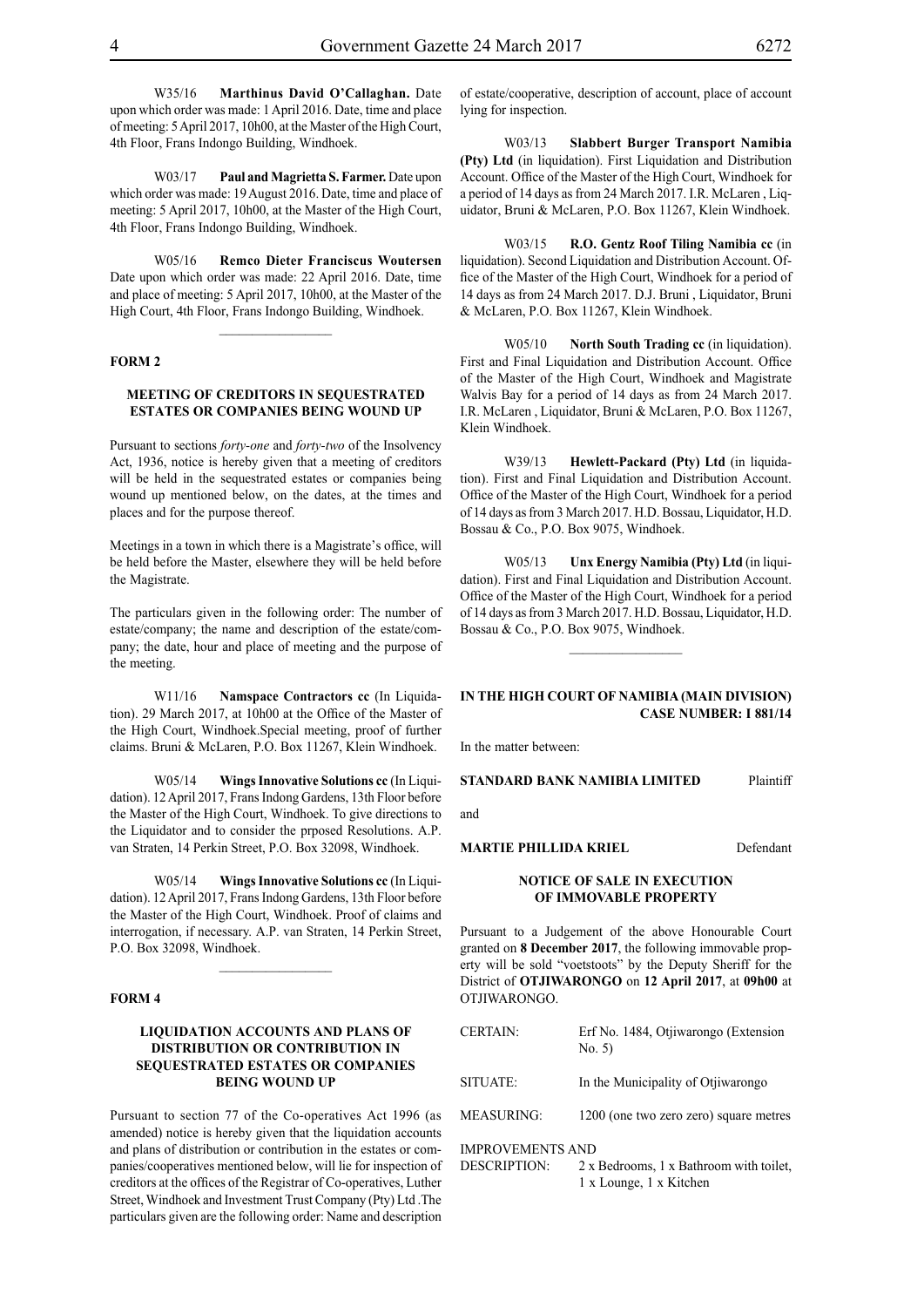The "Conditions of Sale in Execution" will lie for inspection at the office of the Deputy Sheriff in Otjiwarongo, and at the Office of Plaintiffs Legal Practitioners of Record in Windhoek at Plaintiffs Attorneys, Etzold - Duvenhage, at the undermentioned address.

DATED at WINDHOEK this 3rd day of MARCH 2017.

ETZOL DUVENHAGE LEGAL PRACTITIONER FOR PLAINTIFF NO. 33 FELD STREET **WINDHOFK** 

**IN THE HIGH COURT OF NAMIBIA CASE No. I 2967/2015**

 $\mathcal{L}=\mathcal{L}^{\mathcal{L}}$ 

In the matter between:

**FIRST NATIONAL BANK OF NAMIBIA LTD** Plaintiff

and

**KHAMSWAS INVESTMENTS CC/2010/4603** First Defendant **RICHARD MARTIN OLIVIER** Second Defendant **LIEBSCHEN SILVIETTE HANALENE OLIVIER** Third Defendant

#### **NOTICE OF SALE IN EXECUTION OF IMMOVABLE PROPERTY**

Pursuant to a Judgment of the above Honourable Court granted on **4 DECEMBER 2015** the following immovable property will be sold with reserve prices of N\$ 2 496 174.00 (in favour of Nedbank) and N\$487 500.00 (in favour of the Development Bank of Namibia) and voetstoots by the Deputy Sheriff of the District of **WINDHOEK** on **5 APRIL 2017** at **09h30** at ERF NO. 234 HOCHLANDPARK , NO. 1 SANDPIPER STREET **WINDHOEK** 

- CERTAIN: Erf No. 234, Hochalandpark
- SITUATE: In the Municipality of Windhoek Registration Division "K"
- MEASURING: 1245 (one thousand two hundred and fourty five) square metres
- CONSISTING OF: Main Building: 320m<sup>2</sup>, the dwelling consist of an entrance hall, lounge with a fire place, dining room, entertainment area with a built-in bar, family room, kitchen, scullery, pantry, study, four bedrooms, dressing room, bathroom with a shower and toilet, bathroom with a bath and toilet and an en-suit with a bath, shower and toilet.

Flats: 200m<sup>2</sup>, each flat consist of a, lounge, kitchen, two bedrooms and two bathrooms with bath and toilet and shower and toilet.

Outside Building: 66m<sup>2</sup>, the out building consists of a double garage servant and an outside toilet.

Minors: Boundary walls Two remote gates Paving, Swimming pool stoep

The "Conditions of Sale-in-Execution" will lie for inspection at the office of the Deputy Sheriff at WINDHOEK and at the Head Office of Plaintiff at WINDHOEK and Plaintiffs Attorneys, Fisher, Quarmby & Pfeifer, at the undermentioned address.

Dated at WINDHOEK this 1St day of MARCH 2017.

FISHER, QUARMBY & PFEIFER LEGAL PRACTITIONER FOR Plaintiff c/o Robert Mugabe & Thorer Streets entrance on Burg Street P O BOX 37 WINDHOEK

#### **IN THE HIGH COURT OF NAMIBIA**

**CASE No. I 2796/2015**

In the matter between:

**FIRST NATIONAL BANK OF NAMIBIA LTD** Plaintiff

and

**ELKANA KATJANGUA** Defendant

# **NOTICE OF SALE IN EXECUTION OF IMMOVABLE PROPERTY**

Pursuant to a Judgment of the above Honourable Court granted on **22 OCTOBER 2015**, the following immovable property will be sold without reserve and voetstoots by the Deputy Sheriff of the District of **WINDHOEK** on **4 APRIL 2017** at **12h00** at REMAINDER OF THE ERF NO. 4918, KATUTURA (EXTENSION NO. 11) LEVITIKUS STRREET WINDHOEK.

| <b>CERTAIN:</b> | Remainder of Erf No. 4918 Katutura<br>(Extension No. 11)     |
|-----------------|--------------------------------------------------------------|
| SITUATE:        | In the Municipality of Windhoek<br>Registration Division "K" |
| MEASURING:      | 251 (two hundred and fifty one) square<br>metres             |
| CONSISTING OF:  | 3x Bedrooms, 1x Lounge, 1x Kitchen, 1<br>x full bathroom     |

The "Conditions of Sale-in-Execution" will lie for inspection at the office of the Deputy Sheriff at WINDHOEK and at the Head Office of Plaintiff at WINDHOEK and Plaintiffs Attorneys, Fisher, Quarmby & Pfeifer, at the undermentioned address.

Dated at WINDHOEK this 20TH day of FEBRUARY 2017.

 $\frac{1}{2}$ 

FISHER, QUARMBY & PFEIFER LEGAL PRACTITIONER FOR Plaintiff c/o Robert Mugabe & Thorer Streets entrance on Burg Street P O BOX 37 WINDHOEK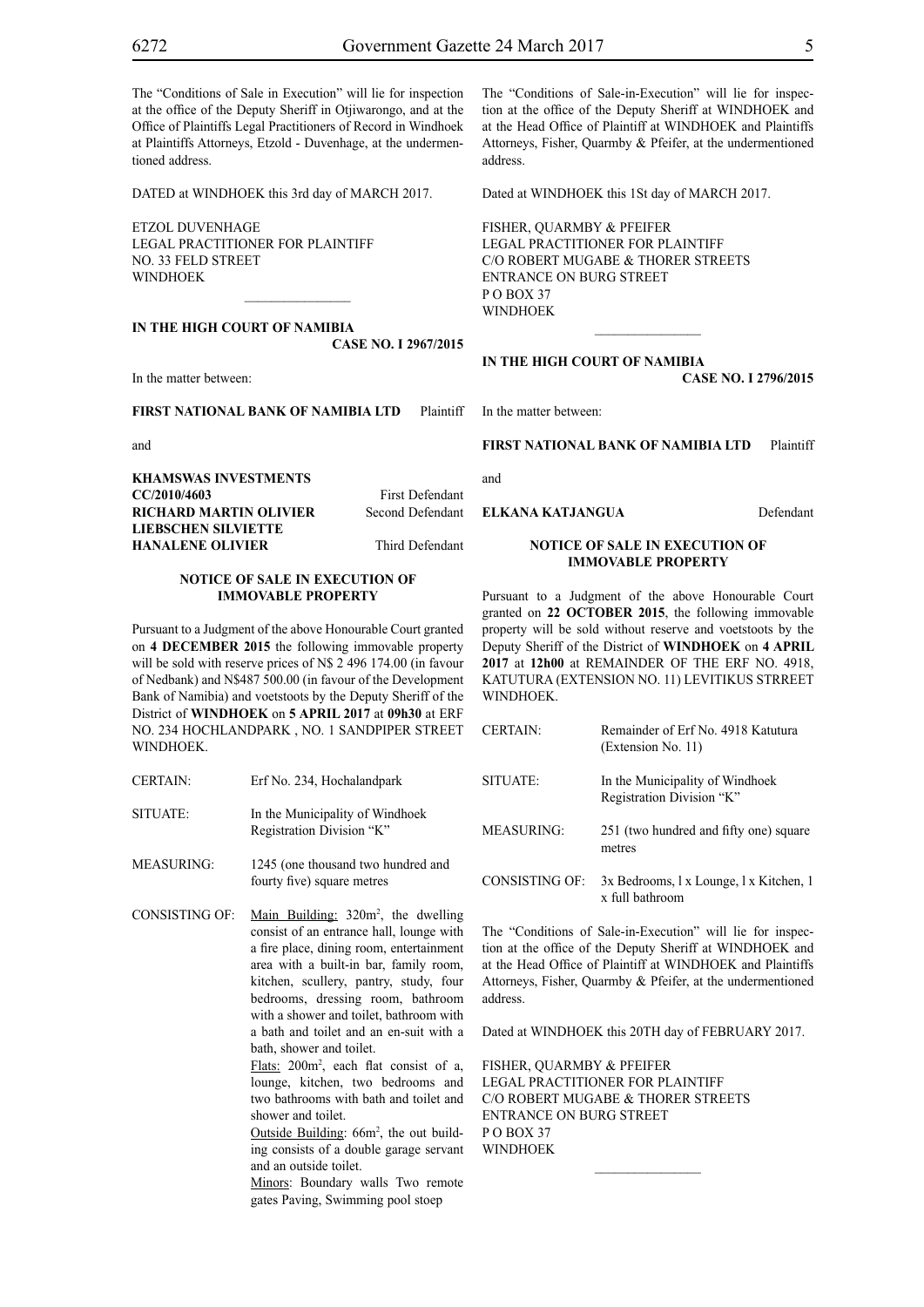**Execution Creditor** 

| IN THE MAGISTRATE'S COURT FOR THE DISTRICT |  |  |
|--------------------------------------------|--|--|
| <b>OF WINDHOEK</b>                         |  |  |

### **HELD AT WINDHOEK CASE NO: 6230 OF 2015**

In the matter between:

| THE ELISENHEIM OWNERS          |
|--------------------------------|
| <b>ASSOCIATION</b> (non-profit |
| association incorporated under |
| section 21)                    |
|                                |

DATED AT WINDHOEK on 31 JANUARY 2017.

VAN DER MERWE-GREEFF ANDIMA INC. ATTORNEYS FOR Plaintiff / EXECUTION CREDITOR 28 CHURCH STREET WINDHOEK

# **IN THE HIGH COURT OF NAMIBIA, MAIN DIVI-SION**

 $\frac{1}{2}$ 

**CASE NO : (I) 3047/2015**

In the matter between:

#### **NEC POWER AND PUMPS (PTY) LTD** Execution Creditor

and

**PUMA CONSTRUCTION CC** First Execution

CERTAIN: Erf No. 68, Keetmanshoop

**WILLEM JACOBUS VAN WYK** Second Execution

Debtor Debtor

#### **NOTICE OF SALE IN EXECUTION**

**IN THE EXECUTION** of a Judgment granted by the High Court of Namibia signed by the Registrar of the High Court of Namibia on **17 November 2016,** the following immovable property will be sold on **11 April 2017** at **08h30** in front of the Magistrate's Court, **Keetmanshoop**, Republic of Namibia.

| SITUATE:        | In the Municipality of Keetmanshoop<br><b>Registration Division</b><br>$\lq\lq$<br>Karas Region |
|-----------------|-------------------------------------------------------------------------------------------------|
| MEASURING:      | 3619 (three six one nine) square metres                                                         |
| <b>HELD BY:</b> | Deed of Transfer No. T5777/11                                                                   |
| and             |                                                                                                 |
| <b>CERTAIN:</b> | ERF NO. 430, Keetmanshoop                                                                       |
| SITUATE:        | In the Municipality of Keetmanshoop<br>$\lq\lq$<br><b>Registration Division</b><br>Karas Region |
| MEASURING:      | 1562 (one five six two) square metres                                                           |
| HELD BY:        | Deed of Transfer No. T2691/91                                                                   |
|                 |                                                                                                 |

Subject to the conditions therein contained

THE PROPERTIES CONSIST OF :

Erf No. 68, Keetmanshoop, Undeveloped Erf No. 430, Keetmanshoop, Undeveloped

# **CONDITIONS OF SALE :**

The sale takes place subject to the conditions of sale, which can be inspected at the offices of the Deputy Sheriff, Keetmanshoop.

SITUATE: In the Municipality of Windhoek

 $MFASIIRING$  $450$  m<sup>2</sup> (four hundred and fifty square metre)

Registration Division "K" Khomas Region

Alleged improvements: 1 x Open Erf.

gunda Street, Katutura, Windhoek:

CERTAIN ERF: Erf 159, Elisenheim

and

CERTAIN ERF: Erf 207, Elisenheim SITUATE: In the Municipality of Windhoek Registration Division "K" Khomas Region MEASURING: 384 m<sup>2</sup> (three hundred and eighty four

square metre)

Alleged improvements: 1 x Open Erf.

#### **MAIN CONDITIONS OF SALE:**

- 1. The Sale is subject to the provisions of the Magistrate's Court Act 32 of 1944, as amended.
- 2. The property will be sold "voetstoots" according to the existing title deed.
- 3. One tenth of the purchase price will be payable immediately after the Sale in cash, the balance against transfer to be secured by a bank or building society guarantee.
- 4. The complete conditions of Sale may be inspected at the office of the Messenger of the Court, Windhoek (Tel no: 248568) and at the Plaintiff's Attorneys' offices at the undermentioned address.
- 5. The sale will be in Namibian Dollars and no bid less than N\$1,00 (ONE NAMIBIAN DOLLAR) will be accepted.

and

# **NOTICE OF SALE IN EXECUTION**

**ERASTUS DAVID NO** Execution Debtor

IN EXECUTION of a Judgment granted by the above Honourable Court against the Execution Debtor on **24 November 2015**, the following property will be sold by public auction on **6 April 2017**, at **11H00** by the Messenger of the Court for the district of Windhoek in front of the Magistrate's Court, Mun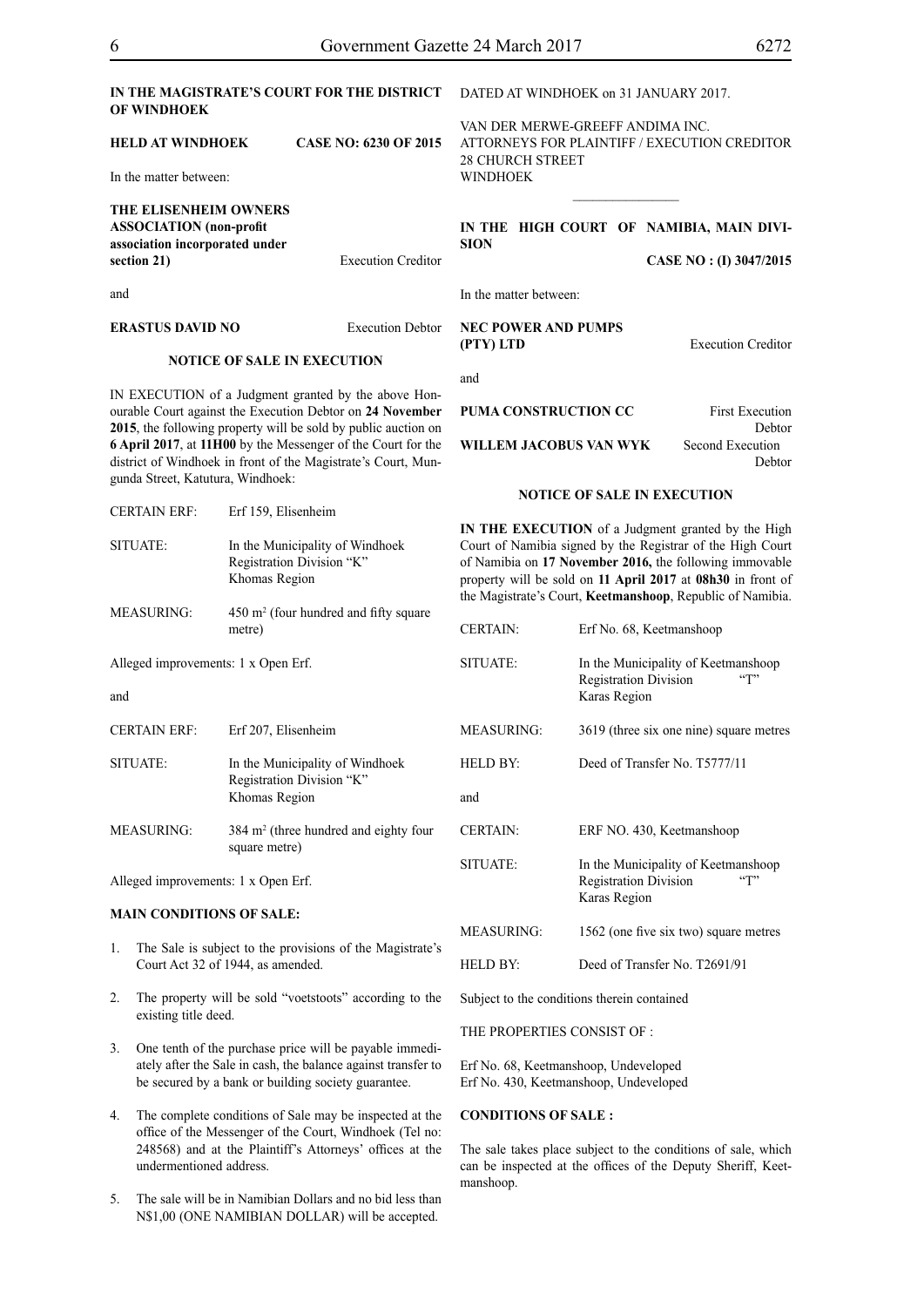DATED at WINDHOEK this 9<sup>th</sup> day of MARCH 2017.

FRANCOIS ERASMUS & PARTNERS LEGAL PRACTITIONERS FOR PLAINTIFF 5 CONRADIE STREET WINDHOEK

TO: THE REGISTRAR HIGH COURT OF NAMIBIA WINDHOEK

# **POCA 2/2015**

### **IN THE HIGH COURT OF NAMIBIA: NORTHERN LOCAL DIVISION HELD AT OSHAKATI, MONDAY, THE 06TH DAY OF MARCH 2017 BEFORE THE HONOURABLE MR. JUSTICE CHEDA**

 $\mathcal{L}=\mathcal{L}^{\mathcal{L}}$ 

In the application of:

#### **THE PROSECUTOR-GENERAL** Applicant

*IN RE:* N\$2 178 872,35 held in POL7-22/2015 under Oshakati CR193/02/2015; the positive balances in the First National Bank account number: 62245120217; 62087963164 and 62245119575.

Having heard, **Mrs. Nghiyoonanye**, Counsel for the Applicant and having read the Notice of Motion, the application for a forfeiture order and other documents filed of record:

#### **IT IS ORDERED THAT:**

- 1. The properties presently subject to a preservation of property order granted by this Court under the above case number on 15 May 2015, namely: N\$2 178 872.35 held in POL7- 22/2015 under Oshakati CR193/02/2015; the positive balances in the First National Bank account number: 62245120217; 62087963164 and 62245119575" ("the properties") be forfeited to the State in terms of section 61 of the Prevention of Organized Crime Act, Ad 29 of 2004, (POCA"),
- 2. Sgt Penomwenyo Haitange Hamunyela or in his absence the Unit Commander of the Commercial Crime Unit at Oshakati Police Station, who was appointed as the curator bonis in terms of the preservation order is authorised to remove the property N\$2 178 872.35 from POL7- 22/2015, withdraw the money in the bank accounts with number: 62245120217 62087963164 and 62245119575, and thereafter deposit all the proceeds thereof in the Asset Recovery Account, Ministry of Justice-POCA, Standard Bank account number 589245309, branch code 08237200.
- 3. That any person whose interest in the properties concerned is affected by the forfeiture order, may within 20 days after he or she has acquired knowledge of such orders set the matter down for variation or rescission by the Court,
- 4. This order must be published in the Government Gazette as soon as practicable after it is made.
- 5. Prayers 1 to 2 will not take effect before 30 days after the notice of this order was published in the Government

Gazette or before an application in terms of section 65 of POCA or an appeal has been disposed of.

# BY ORDER OF THE MANAGING JUDGE

DEPUTY REGISTRAR

TO: MRS. M. NGHIYOONANYE OFFICE OF THE PROSECUTOR-GENERAL c/o GOVERN-MENT ATTORNEY OSHAKATI

 $\frac{1}{2}$ 

#### **CASE NO: POCA 03/2017**

#### **IN THE HIGH COURT OF NAMIBIA, MAIN DIVISION HELD ON THURSDAY THE 09th DAY OF MARCH 2017 BEFORE THE HONOURABLE MRS JUSTICE PRINSLOO, ACTING**

In the *ex parte* matter of

#### **THE PROSECUTOR-GENERAL** Applicant

*IN RE*: The positive balance in First National Bank Namibia Gold Lifestyle account number 62253384590 held in the name of Xuan Niu; the positive balance in Bank Windhoek limited cheque account number 8005415317 held in the name of Leonarda Van Wyk; the positive balance in Bank Windhoek limited cheque account number 8005415425 held in the name of Eldien Matroos, the positive balance in Bank Windhoek limited cheque account number 8005416206 held in the name of Advance information Technology Namibia CC, the positive balance in First National Bank account number 62259477943 held in the name of Namibia Travel Consulting CC, the positive balance in Standard Bank account number 60002169834 held in the name of Namibia Travel Consulting CC, a Volvo with chassis number YV1RS61P222174766 and engine number 2805806, Dodge with licence number N181742W and engine number 7W698909, a Mitsubishi with chassis number V73W0501591 and engine number 6G72RT2874, a Honda with licence number N4452KM and engine number F23A2220408, a Nissan with licence number N58654W and engine number MR20135066A, a Mercedes Benz with licence number N13366W and engine number 65194030635043, a Volkswagen Panel Van with licence number N189359W and engine number BJK017684, a Volkswagen with licence number FLITZERNA and engine number CHY761495 and a Ford Ranger with licence number N52249W and engine number SA2LPGL008641.

### **IN THE APPLICATION FOR A PRESERVATION OF PROPERTY ORDER IN TERMS OF SECTION 51 OF THE PREVENTION OF ORGANISED CRIME ACT, ACT 29 OF 2004.**

#### **ORDER**

Having heard Counsel, on behalf of the Applicant and having read the Notice of Motion, Affidavits and annexures thereto;

# **IT IS HEREBY ORDERED THAT:**

1. The applicant's non-compliance with the forms and service with the time limits prescribed by the Rules of the Honourable Court as far as may be necessary, and the failure to comply therewith is hereby condoned, and that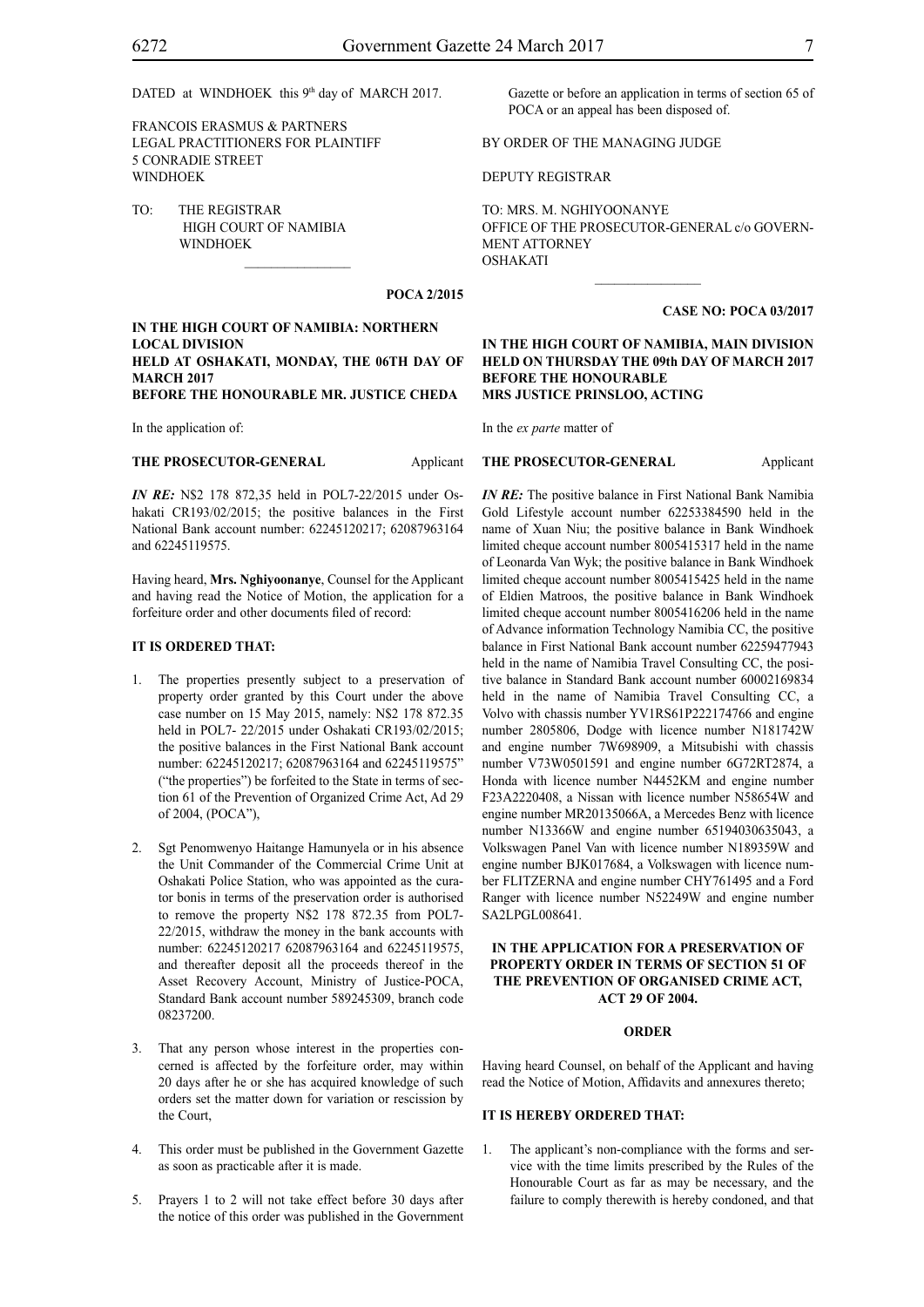this matter is heard as one of urgency as envisaged in Rule 73 of the Rules of Court.

- The prescribed manner for applications of this nature as set out in the regulations to the Prevention of Organised Crime Act 29 of 2004 ("POCA") as well as any other manner prescribed in POCA is dispensed with.
- 3. A preservation of property order as contemplated by section 51 of POCA is granted in respect of:
	- 3.1 The positive balance in First National Bank Namibia Gold Lifestyle account number 62253384590 held in the name of Xuan Niu or any suspense account linked to this account;
	- 3.2 the positive balance in Bank Windhoek limited cheque account number 8005415317 held in the name of Leonarda Van Wyk or any suspense account linked to this account;
	- 3.3 the positive balance in Bank Windhoek limited cheque account number 8005415425 held in the name of Eldien Matroos or any suspense account linked to this account;
	- 3.4 the positive balance in Bank Windhoek limited cheque account number 8005416206 held in the name of Advance Information Technology Namibia CC or any suspense account linked to this account,
	- 3.5 the positive balance in First National Bank account number 62259477943 held in the name of Namibia Travel Consulting CC or any suspense account linked to this account,
	- 3.6 the positive balance in Standard Bank account number 60002169834 held in the name of Namibia Travel Consulting CC,
	- 3.7 a Volvo with chassis number YV1RS61P222174766 and engine number 2805806,
	- 3.8 Dodge with licence number N181742W and engine number 7W698909,
	- 3.9 a Mitsubishi with chassis number V73W0501591 and engine number 6G72RT2874,
	- 3.10 a Honda with licence number N4452KM and engine number F23A2220408,
	- 3.11 a Nissan with licence number N58654W and engine number MR20135066A,
	- 3.12 a Mercedes Benz with licence number N13366W and engine number 65194030635043,
	- 3.13 a Volkswagen Panel Van with licence number N189359W and engine number BJK017684,
	- 3.14 a Volkswagen with licence number FLITZERNA and engine number CHY761495 and
	- 3.15 a Ford Ranger with licence number N52249W and engine number SA2LPGL008641 herein collectively referred to as "the properties".
- 4. In terms of section 51 of POCA all persons with knowledge of this order, other than as required and permitted by this order, are prohibited from removing, and or taking possession of and / or control over, and / or dissipating, and / or encumbering and / or interfering with, and / or diminishing the value of, and / or attaching or selling in execution, and / or dealing in any other manner with the properties to which this order relates.
- 5. Warrant Officer, Emilia Nambadi ("Warrant Nambadi") of the Commercial Crime Investigation Unit: Anti- Money Laundering Unit in Windhoek or, in Warrant Nambadi's absence, any authorised member of the Commercial Crime Investigation Unit: Anti-Money Laundering Unit in Windhoek is appointed to take care of the properties in terms of section 93 of POCA and is immediately authorized to:
	- 5.1 Seize and or assume control over the properties;
	- 5.2 Safeguard the properties pending the finalization of the forfeiture proceedings under POCA;
	- 5.3 If necessary to administer and preserve the properties and to do all things necessary for that purpose, including keeping the positive balance in the bank account where it is currently kept subject to appropriate safeguards and / or deposit the positive balance in the account in a separate interest bearing account.
- 6. The Applicant must:
	- 6.1 Effect service of the preservation of property order together with the notice attached as Annexure A as well as the application on:
		- 6.1.1 Xuan Niu;
		- 6.1.2 Leonarda Van Wyk;
		- 6.1.3 Eldien Matroos;
		- 6.1.4 F Zhanga;
		- 6.1.5 Advance Information Technology Namibia CC and
		- 6.1.6 Namibia Travel Consulting CC.
	- 6.2 In the event that the Applicant is unable to effect personal service of the preservation order on the persons mentioned in paragraphs 6.1.1 to 6.1.6 above, the Applicant is granted leave to effect service by way of publication of the preservation order in two local newspapers with wide circulation.
	- 6.3 In terms of section 52 (1) (b) cause notice of this order, in the form set out in Annexure A and Annexure B hereto, to be published in the Government Gazette as soon as practicable after the preservation of property order is granted.
- 7. Any person who has an interest in the properties and who intends opposing the application for an order forfeiting the properties to the State or applying for an order excluding his or her interest from a forfeiture order in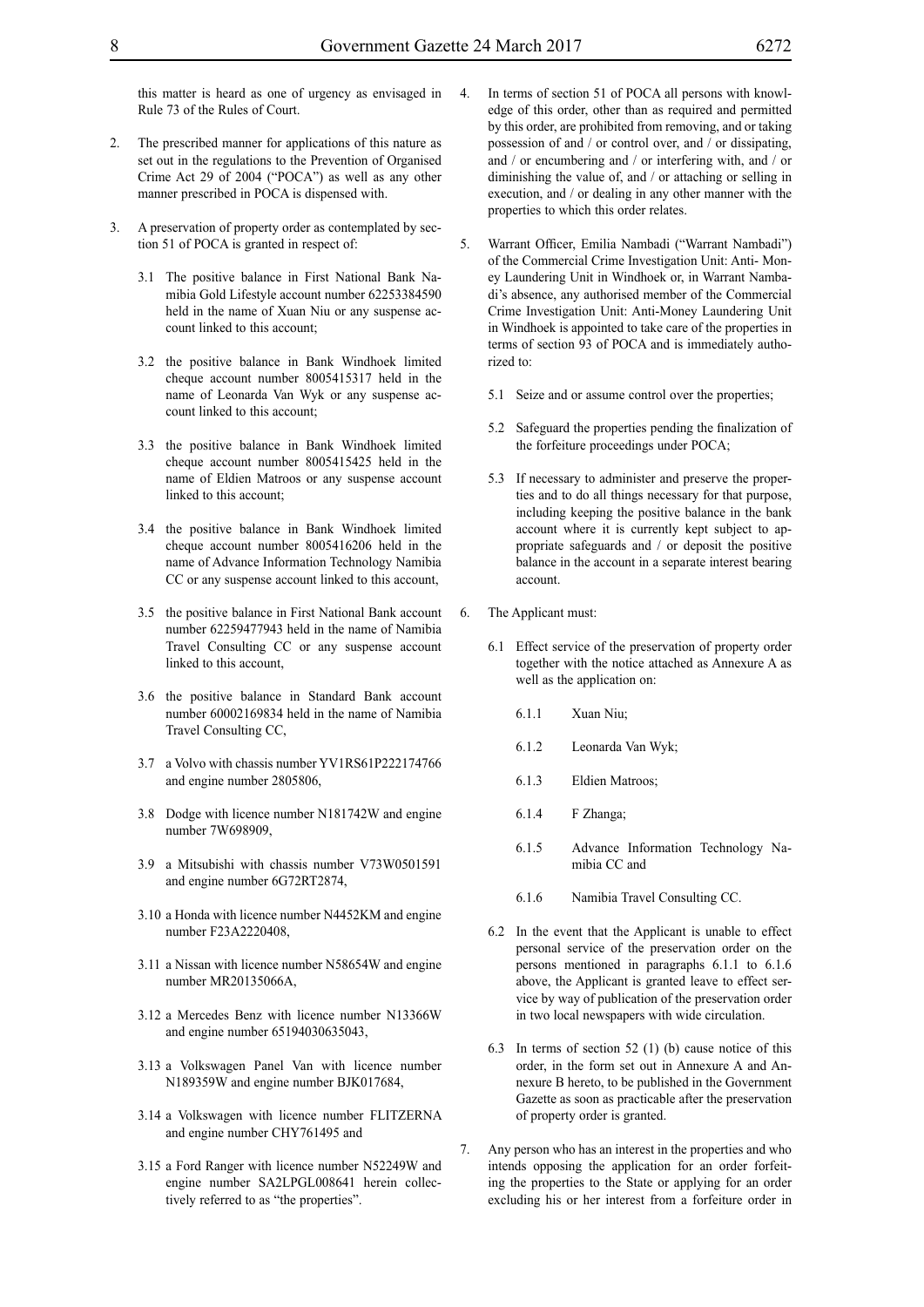respect of the properties, must enter an appearance giving notice of his or her intention in terms of section 52 (3) of POCA.

- 8. Such notice must be delivered to the Applicant:
	- 8.1 In the case of any person specifically identified for service in terms of this order, within 21 calendar days of service; and
	- 8.2 In the case of any other person, 21 calendar days after the date when a notice of the order was published in the Government Gazette.
	- 8.3 A notice in terms of section 52 of POCA must contain full particulars of the chosen address for the delivery of documents concerning further proceedings in this matter and must be accompanied by an affidavit setting out:
		- 8.3.1 The full particulars of the identity of the person giving the notice;
		- 8.3.2 The nature and extent of his or her interest in the property concerned;
		- 8.3.3 Whether he or she intends opposing the making of the forfeiture order, or whether he or she intends applying for an order excluding his or her interest in that property from the operation of the order;
		- 8.3.4 Whether he or she admits or denies that the properties concerned is the proceeds of unlawful activities and the basis for such defence;
		- 8.3.5 If he or she intends applying for the exclusion of his or her interests from the operation of the forfeiture order, the basis for such an application.
- Any person, on good cause shown (including the non  $\acute{o}$ availability of any other suitable remedy to protect their legitimate rights or interests), may on 3 days' notice in urgent instances and at least 7 days' notice in other instances to the applicant, and within 8 days of becoming aware of the order, apply for reconsideration of the order.

#### BY ORDER OF THE COURT

REGISTRAR

TO: GOVERNMENT ATTORNEY

**FORM 5 ANNEXURE A**

# **NOTICE OF PRESERVATION OF PROPERTY ORDER MINISTRY OF JUSTICE PREVENTION OF ORGANIZED CRIME REGULATIONS: PREVENTION OF ORGANISED CRIME ACT, 2004 (ACT 29 OF 2004) (Section 52 (1), Regulation 4 (5))**

To: Xuan Mu; Leonarda Van Wyk; Eldien Matroos; F Zhanga;

Advance Information Technology Namibia CC; and Namibia Travel Consulting CC

# **IMPORTANT DO NOT IGNORE THIS DOCUMENT**

Upon receipt of this notice you should obtain legal advice to help you understand this document and your rights and obligations under the preservation of property order.

#### **WHY YOU HAVE RECEIVED THIS NOTICE**

The High Court has made a preservation of property order over property pursuant to section 51 of the Prevention of Organised Crime Act 2004. A copy of the preservation of property order is attached to this notice. The order describes the property that has been preserved and may contain directions relating to the seizure of that property. it may also contain other orders that the court considers appropriate.

You have received this notice because the Prosecutor - General considers that you might have an interest in the properties which are the subject of the preservation order.

The preservation of property order has been made for the purpose of securing property in order to satisfy any forfeiture order that might be pursuant to Part 3 of Chapter 6 of the Prevention of Organised Crime Act 2004.

#### **WARNING**

The preservation of property order prohibits any person from dealing, in any manner, with the properties to which the order relates. A person who intentionally refuses or fails to comply with a court order made under this Act commits an offence punishable by a fine not exceeding N\$ 300,000 or to imprisonment for a period not exceeding 15 years.

Dated: .................................................... ............................................................... For Prosecutor - General

**ANNEXURE B**

#### **IN THE HIGH COURT OF NAMIBIA**

# **MAIN DIVISION, HELD AT WINDHOEK**

**CASE NUMBER:**

In the *ex parte* application of:

# **THE PROSECUTOR-GENERAL** Applicant

*IN RE*: The positive balance in First National Bank Namibia Gold Lifestyle account number 62253384590 held in the name of Xuan Niu; the positive balance in Bank Windhoek limited cheque account number 8005415317 held in the name of Leonarda Van Wyk; the positive balance in Bank Windhoek limited cheque account number 8005415425 held in the name of Eldien Matroos, the positive balance in Bank Windhoek limited cheque account number 8005416206 held in the name of Advance Information Technology Namibia CC, the positive balance in First National Bank account number 62259477943 held in the name of Namibia Travel Consulting CC, the positive balance in Standard Bank account number 60002169834 held in the name of Namibia Travel Consulting CC, a Volvo with chassis number YV1RS61P222174766 and engine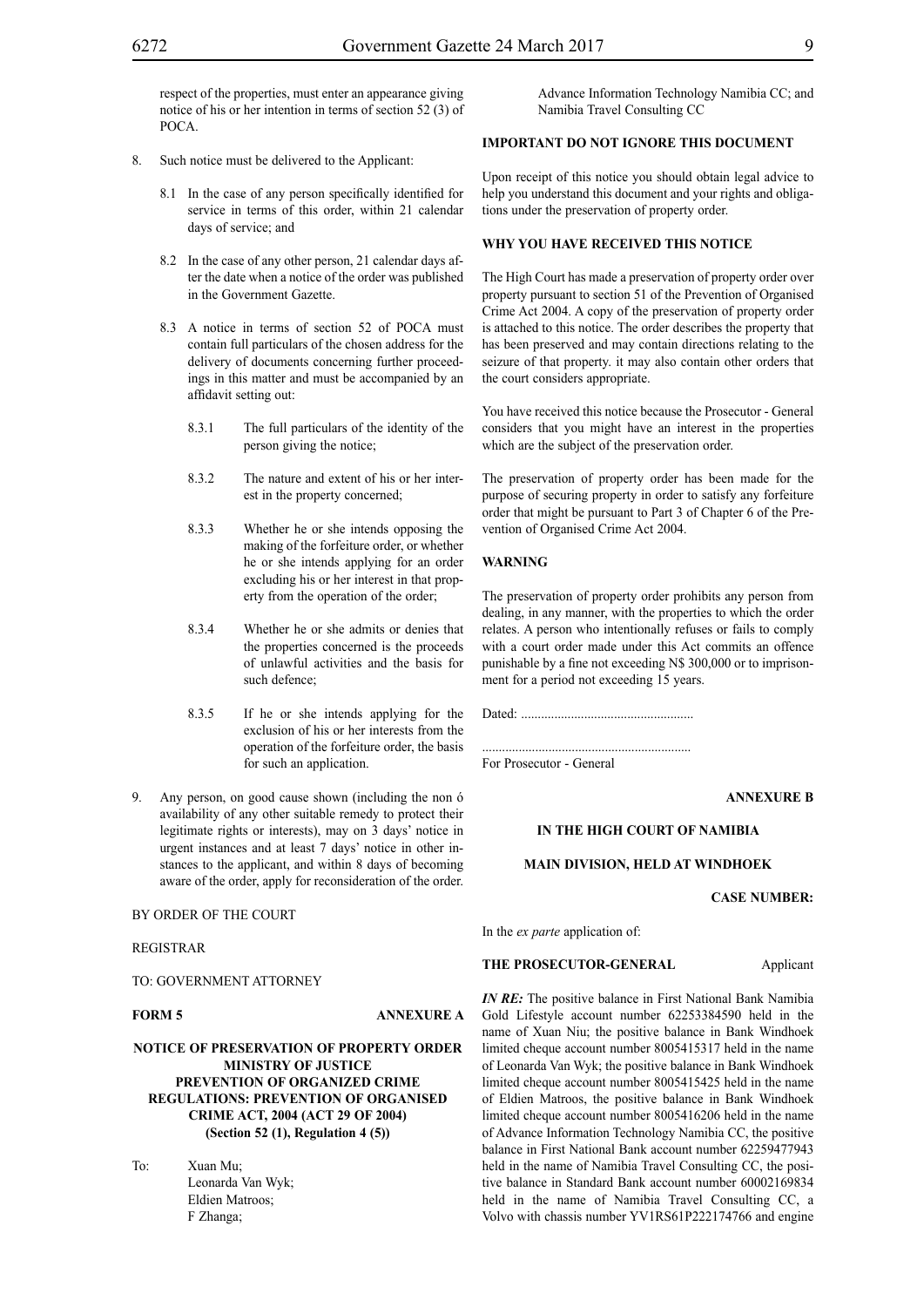number 2805806, Dodge with licence number N181742W and engine number 7W698909, a Mitsubishi with chassis number V73W0501591 and engine number 6G72RT2874, a Honda with licence number N4452KM and engine number F23A2220408, a Nissan with licence number N58654W and engine number MR20135066A, a Mercedes Benz with licence number N13366W and engine number 65194030635043, a Volkswagen Panel Van with licence number N189359W and engine number BJK017684, a Volkswagen with licence number FLITZERNA and engine number CHY761495 and a Ford Ranger with licence number N52249W and engine number SA2LPGL008641,

# **IN THE APPLICATION FOR A PRESERVATION OF PROPERTY ORDER IN TERMS OF SECTION 51 OF THE PREVENTION OF ORGANISED CRIME ACT 29 OF 2004.**

#### **Notice in terms of section 52 of the Prevention of Organised Crime Act 29 of 2004 (POCA)**

- 1. This notice is addressed to all persons who have an interest in:
	- 1.1 the positive balance in First National Bank Namibia Gold Lifestyle account, number 62253384590 held in the name of Xuan Niu ("Mr Xuan's Gold Lifestyle account");
	- 1.2 the positive balance in Bank Windhoek limited cheque number 8005415317 held in the name of Leonarda Van Wyk ("Ms Van Wyk's Bank Windhoek account),
	- 1.3 the positive balance in Bank Windhoek limited cheque account number 8005415425 held in the name of Eldien Matroos ("Ms Matroos' Bank Windhoek account") and;
	- 1.4 the positive balance in Bank Windhoek limited cheque account, number 8005416206 held in the name of Advance Information Technology Namibia CC ("Advance's Bank Windhoek account"),
	- 1.5 the positive balance in First National Bank account number 62259477943 held in the name of Namibia Travel Consulting CC ("Namibia Travel CC's FNB account");
	- 1.6 the positive balance in Standard Bank account number 60002169834 held in the Namibia of Namibia Travel Consulting CC (Namibia Travel CC's Standard Bank account)
	- 1.7 a Volvo with chassis number W1 RS61P222174766 and engine number 2805806 ("the volvo").
	- 1.8 a Dodge with licence number N181742W and engine number 7W698909 ("the Dodge");
	- 1.9 a Mitsubishi with chassis number V73W0501591 and engine number 6G72RT2874 ("the Mitsubishi");
	- 1.10 a Honda with licence number N4452KM and engine number F23A2220408 ("the Honda");
- 1.11 a Nissan with licence number N58654W and engine number MR20135066A ("the Nissan");
- 1.12 a Mercedes Benz with licence number N13366W and engine number 65194030635043 ("the Mercedes");
- 1.13 a Volkswagen Panel Van with licence number N189359W and engine number BJK017684 ("the Panel Van");
- 1.14 a Volkswagen with licence number FLITZERNA and engine number CHY761495 ("the Volkswagen");
- 1.15 a Ford Ranger with licence number N52249W and engine number SA2LPGL008641 ("the Ford") and
- 1.16 a Ford Ranger with licence number N104220W and engine number QJ2KPCC45121 ("the Ranger"),herein collectively referred to as "the properties";

Take notice that:

- 2. The Prosecutor General has obtained a preservation of property order (the order), a copy of which is attached to this notice, in terms of section 51 of POCA in respect of the properties;
- 3. If you have an interest in the properties, you should understand that it is now at risk. You are advised to obtain legal advice on whether your interest can be protected and, if so, on how to protect it;
- 4. You are notified that the Prosecutor General will, within 120 days of publication of this notice in the Government Gazette, apply to the High Court under section 59 of POCA for an order declaring the properties forfeited to the State. The order will remain in force until the application for a forfeiture order is finalised, and until any forfeiture order that has been made is satisfied;
- 5. If you intend to oppose the application for a forfeiture order, or you intend to apply for an order excluding your interest from a forfeiture order in respect of the properties, you must enter an appearance in terms of the order. The requirements for such an appearance are set out in the order and are also dealt with in sections  $52$  (3), (4) and (5) of POCA. An appearance must comply with these requirements;
- 6. Your attention is specifically drawn to the 21 day time limit prescribed in section 52 (4) for the entry of an appearance referred to in paragraph 4 above;
- 7. If you enter an appearance in terms of the order you will be entitled to be given 21 days' notice of the application by the applicant for a forfeiture order in respect of the properties;
- 8. If you fail to enter an appearance in terms of the order or to comply with the above requirements, you will not be given notice of the application for a forfeiture order and you will not be entitled to appear at the hearing of the application. In such a case, the court may grant a default order forfeiting the properties to the State under section 64 of POCA;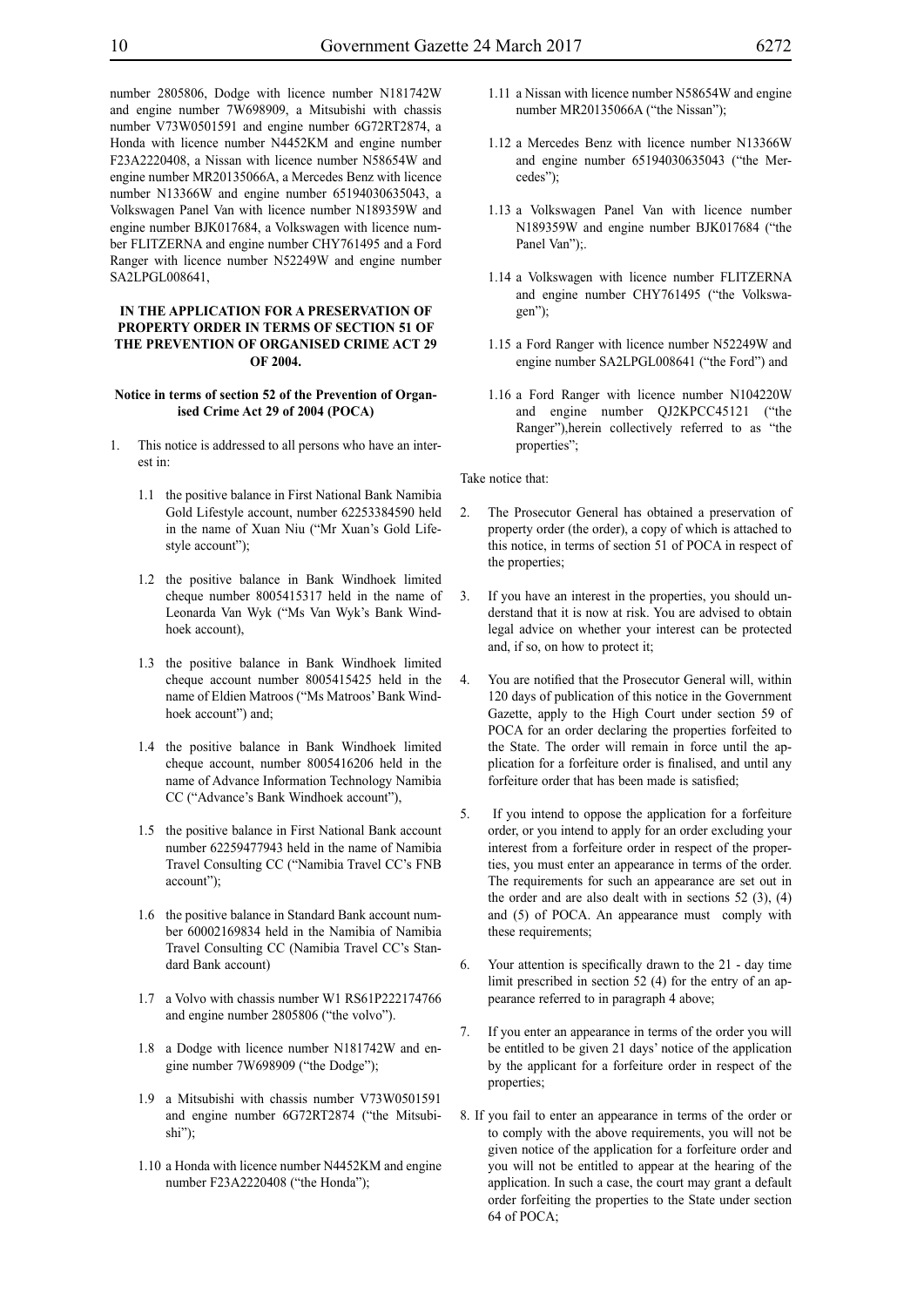- 9. You may, on good cause shown (including the non availability of any other suitable remedy to protect your legitimate rights or interest), on 3 days' notice in urgent instances and at least 7 days' notice in other instances to the applicant, and within 8 days of becoming aware of the order, apply for reconsideration of the order;
- 10. You are specifically advised that even if you intend to apply for reconsideration of the preservation order in this case, you must, in addition, comply with paragraph 4 and 5 above if you intend to oppose the forfeiture application at a later date. Failure to do so can result in a forfeiture order being granted against the properties by default and without further notice to you.
- 11. Whenever this order states that you must deliver or serve any notice, affidavit or other process document on the applicant, you must deliver or serve them on the applicant at the following address:

GOVERNMENT ATTORNEY Legal Practitioners for the Applicant 2nd FLOOR, SANLAM BUILDING PRIVATE BAG 13189 WINDHOEK, NAMIBIA

Any correspondence or other enquiries must also be directed to this address.  $\mathcal{L}=\mathcal{L}^{\mathcal{L}}$ 

#### **THE ALIENS ACT, 1937 NOTICE OF INTENTION OF CHANGE OF SURNAME**

I, **Mupembadhi jOgbet nahango**, residing at Ombili, Katutura, Windhoek and unemployed intend applying to the Minister of Home Affairs for authority under section 9 of the Aliens Act, 1937, to assume the surname **MUPEMBADHI** for the reasons that I would like to change my surname from **NAHANGO** to **MUPUMBADHI** because **MUPEMBADHI** is my father's surname and **NAHANGO** is my name, but not my surname.

I previously bore the name **Mupembadhi jOgbet** NAHANGO.

Any person who objects to my assumption of the said surname of **Mupembadhi** should as soon as may be lodge his or her objection, in writing, with a statement of his or her reasons therefor, with the Magistrate of Windhoek.

**M. j. nahango P.o. box 13 oshifo ruacana**

#### **THE ALIENS ACT, 1937 NOTICE OF INTENTION OF CHANGE OF SURNAME**

 $\frac{1}{2}$ 

I, **jonas amunyela**, residing at Otamanzi and unemployed intend applying to the Minister of Home Affairs for authority under section 9 of the Aliens Act, 1937, to assume the surname **AMUTENYA** for the reasons that **AMUTENYA** is the legitimate surname.

I previously bore the name **jonas amunyela.**

Any person who objects to my assumption of the said surname of **amutenya** should as soon as may be lodge his or her objection, in writing, with a statement of his or her reasons therefor, with the Magistrate of Windhoek.

| J. AMUNYELA         |
|---------------------|
| <b>P.O. BOX 147</b> |
| OKAHAO              |
| <b>NAMIBIA</b>      |

#### **THE ALIENS ACT, 1937 NOTICE OF INTENTION OF CHANGE OF SURNAME**

I, **dico utaara mujoro**, residing at Hardap Correctional Facility, Mariental, Namibia and employed as a correctional officer intend applying to the Minister of Home Affairs for authority under section 9 of the Aliens Act, 1937, to assume the surname **KATJIUANJO** for the reasons that **KATJIUANJO** appears on all my school documents.

I previously bore the name **dico utaara mujoro.**

Any person who objects to my assumption of the said surname of **katjiuanjo** should as soon as may be lodge his or her objection, in writing, with a statement of his or her reasons therefor, with the Magistrate of Windhoek.

**d. u. mujoro Private bag 2135 mariental NAMIBIA**

#### **THE ALIENS ACT, 1937 NOTICE OF INTENTION OF CHANGE OF SURNAME**

I, **robert gwai**, residing at Okawe Village, Oranjemund and employed as a cleaner intend applying to the Minister of Home Affairs for authority under section 9 of the Aliens Act, 1937, to assume the surname **NANGOLO** for the reasons that I used a birth certificate which belong to someone else.

I previously bore the name **robert gwai.**

Any person who objects to my assumption of the said surname of **NANGOLO** should as soon as may be lodge his or her objection, in writing, with a statement of his or her reasons therefor, with the Magistrate of Windhoek.

**r. gwai P.o. box 1514 ORANJEMUND NAMIBIA**

## **THE ALIENS ACT, 1937 NOTICE OF INTENTION OF CHANGE OF SURNAME**

 $\frac{1}{2}$ 

I, **JOSEFINA EDWARDE**, residing at Onekwaya West, Ohangwena Region and unemployed intend applying to the Minister of Home Affairs for authority under section 9 of the Aliens Act, 1937, to assume the surname **hafeni** for the reasons that I would like to change my surname from **EDWARDE** to **HAFENI,** because **HAFENI** is my father's surname and **EDWARDE** is my cousin's name, who was taking care of me.